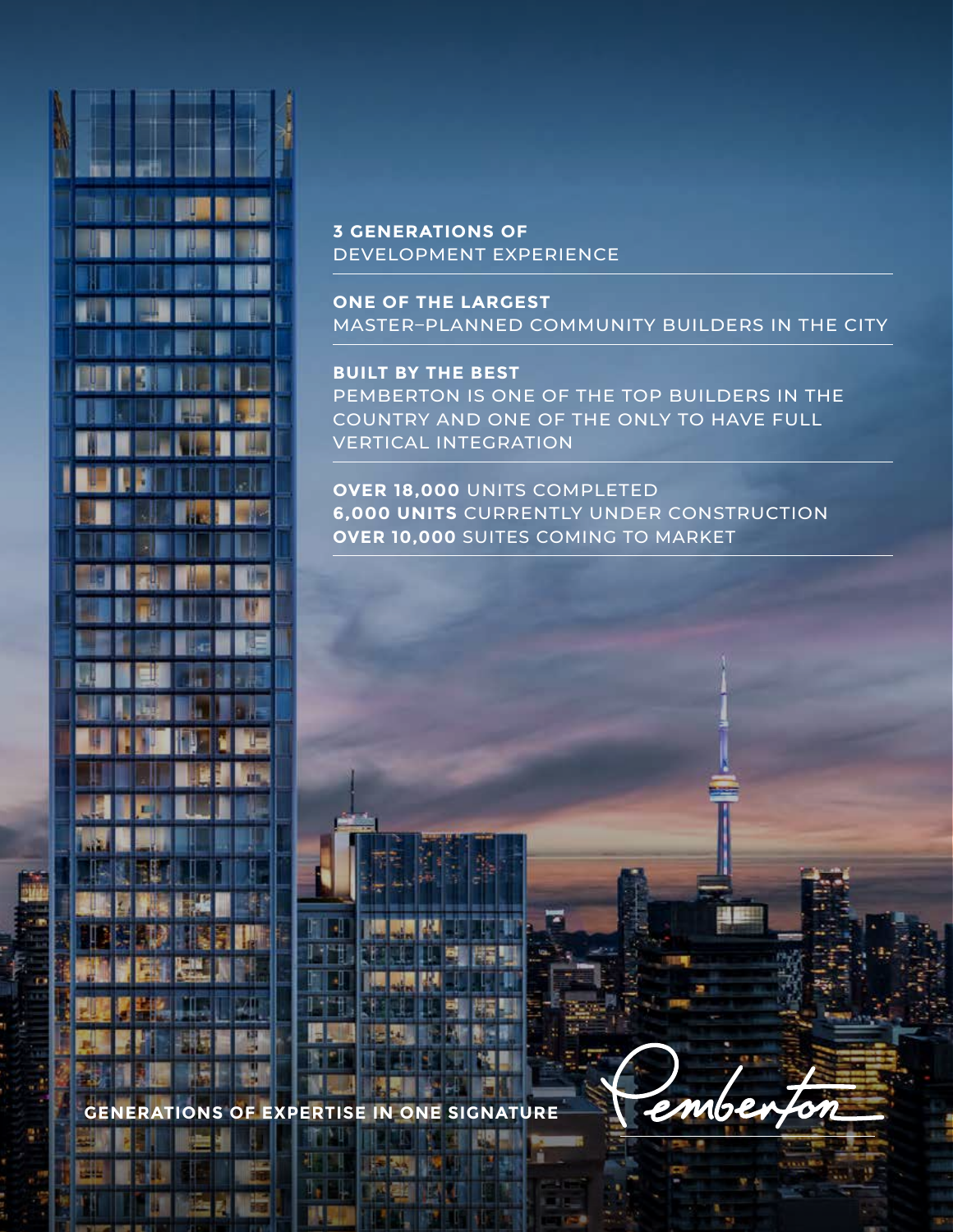### SAFEST CITY IN THE WORLD

The fourth iteration of the Economist looks at 60 cities across 76 indicators, covering digital, health, infrastructure, personal, and - new this year - environmental security. Toronto ranked 2nd in 2021.

### **SCARCITY**

The Greenbelt froze 1.8 million acres of protected farmland essentially turning Toronto into an island.



# TORONTO

YORKVILLE

**BLOOR ST** 

### FASTEST GROWING TECH MARKET IN NORTH AMERICA

Greater growth than New York, Seattle, and Boston combined. Third strongest tech market overall according to CBRE's

tech talent report.

### NUMBER ONE 'BRAIN GAIN' DESTINATION IN NORTH AMERICA

Toronto created over 57,000 more jobs than graduates over the previous five years, making it the number one "brain



### 6.4 MILLION PEOPLE

FASTEST-GROWING REGION IN NORTH AMERICA

### 1.2 MILLION PEOPLE

IMMIGRATING OVER THE NEXT THREE YEARS IN CANADA

### 800,000 BUSINESSES

A DIVERSE MIX OF COMPANIES AND VENTURES

### GLOBAL 500

EIGHTH MOST GLOBAL 500 HEAD OFFICES IN THE WORLD

### \$11.3 BILLION

IN ARTS AND CULTURE CONTRIBUTIONS TO THE CITY'S GDP

### \$4.4 BILLION

IN VENTURE CAPITAL INVESTMENTS IN 2020

### EIGHT

WORLD-RENOWNED UNIVERSITIES, A HOTBED OF ACADEMIC INSTITUTIONS, ORGANIZATIONS, INCUBATORS AND RESEARCH FACILITIES AND MORE

### 180 LANGUAGES SPOKEN

ONE OF THE WORLD'S MOST MULTICULTURAL CITIES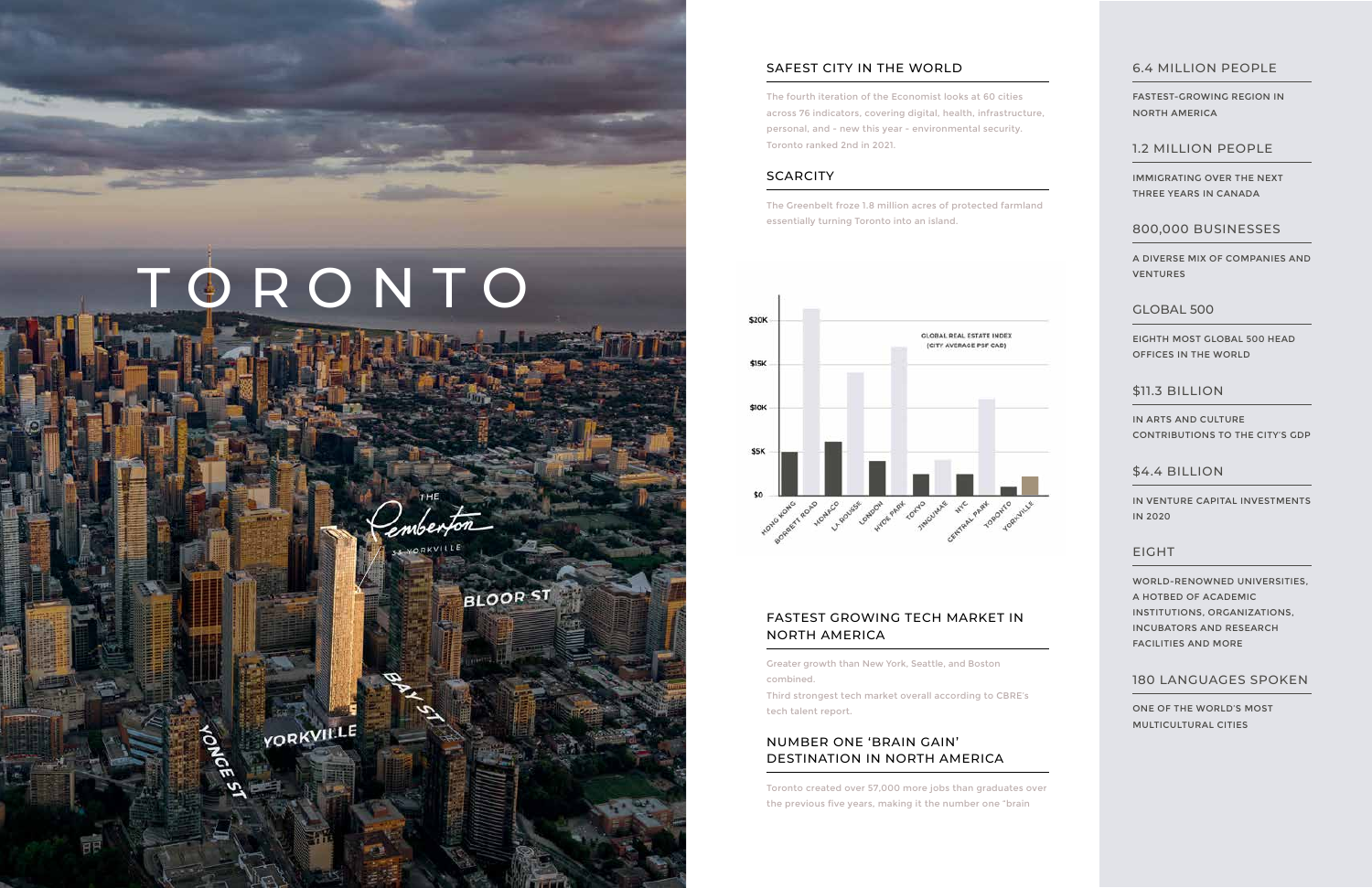

# TRANSIT

**WALKING / TRANSIT SCORE**

**2 MINUTES** YONGE & BLOOR

**13 MINUTES** TO UNION STATION

**6 MINUTES** TO DVP

The most accessible address. Steps to Bay station, across from Yonge/Bloor stations, TTC, and easy access to major thoroughfares. 33 Yorkville will benefit from unrivaled transit connectivity.

### MAIN TRANSIT EPICENTRE

One of the only intersections that provides rapid transit access in all four directions along the subway lines 1 and 2.

**2 MINUTES** TO BAY STATION 98

### **5 MINUTES** TO TORONTO GENERAL HOSPITAL

**7 MINUTES** TO SICKKIDS HOSPITAL

**5 MINUTES** TO PRINCESS MARGARET HOSPITAL

**5 MINUTES** TO MOUNT SINAI HOSPITAL

**3 MINUTES** WOMEN'S COLLEGE HOSPITAL

**9 MINUTES** TO ST. MICHAEL'S HOSPITAL

# EDUCATION

### UNIVERSITY OF TORONTO

With over 65,000 students, **one of Canada's most prestigious schools is less than 600 meters away.** Consistently ranked the top university in the country and top 10 in the world, UofT has students from 164 different countries and regions.



- 
- 
- 
- 

## RYERSON UNIVERSITY

**47,000 students only 1.5 KM away**. Ryerson's campus community includes international students from over 146 countries. The university is rich with a diversity of perspectives, cultures and opportunities.

# HEALTHCARE

# UNIVERSITY HEALTH NETWORK

Only 1km away, it is **the largest health research organization in North America and ranks first in Canada for total research funding.** University Health Network encompasses the Toronto General and Toronto Western Hospitals, the Princess Margaret Cancer Centre, Toronto Rehabilitation Institute, and The Michener Institute of Education at UHN.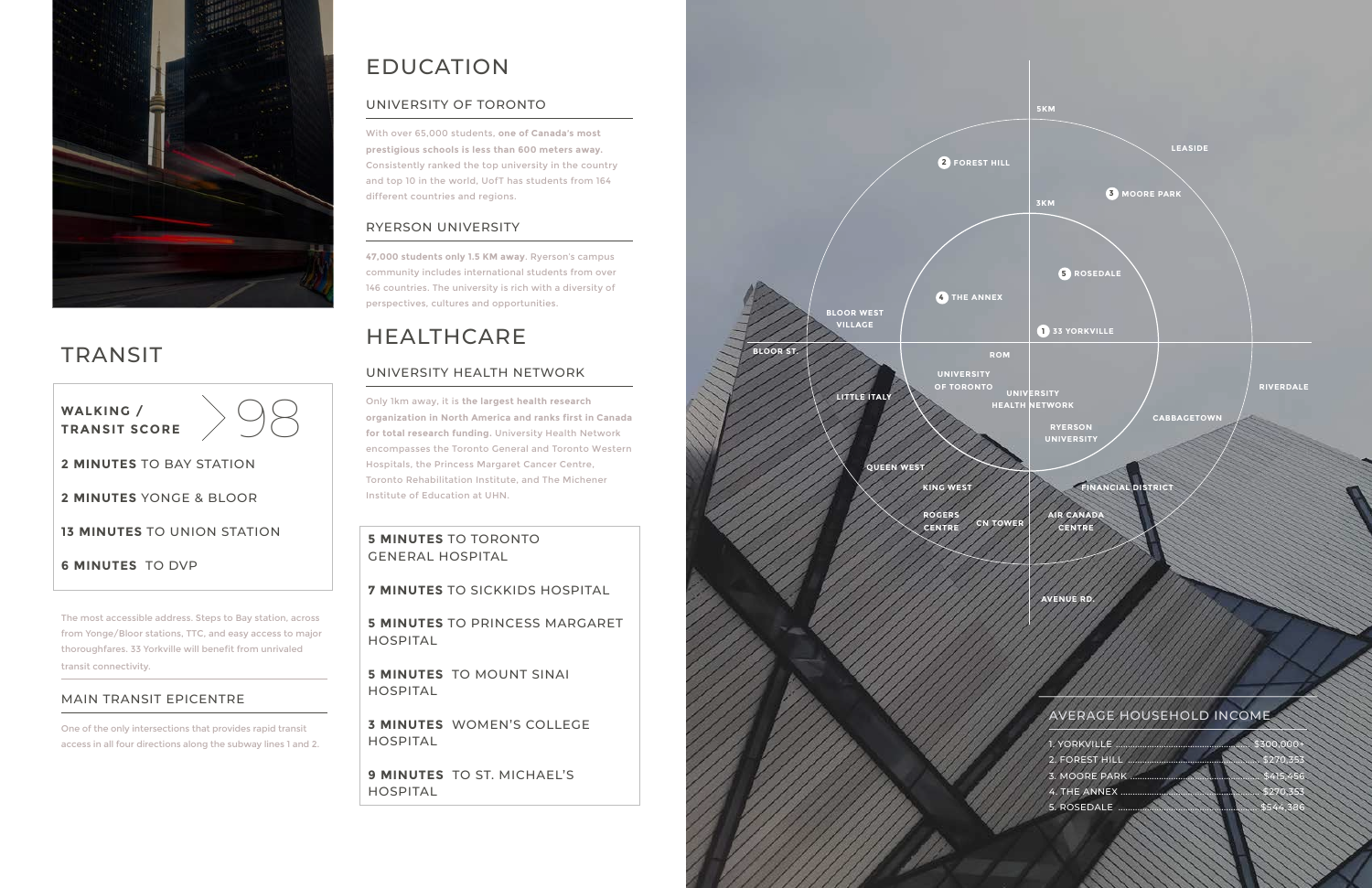CELEBRATED AS THE MINK MILE AND CANADA'S MOST LUXURIOUS SHOPPING DISTRICT, YORKVILLE IS A NEIGHBOURHOOD THAT IS FAMED FOR ITS BLEND OF FASHION, CULTURE, ART AND OPULENT LIVING.

## SUPER PRIME LOCATION

Yorkville has gained global status offering the utmost in luxury living and premium lifestyle compared to other top city destinations. Premium shopping plus the best dining all on a street that has become the preeminent location in the country.

# THE ROYAL ONTARIO MUSEUM (ROM)

One of the largest museums in North America, and the largest in Canada, the ROM attracts over 1 million visitors annually.

### MINK MILE

Christian Louboutin, Chanel, Prada, Gucci, Hermès, Louis Vuitton, Versace, Saint Laurent, Holt Renfrew, and Harry Rosen to name a few. Additionally, The Pemberton is central to Toronto's Financial Core, Canada's top universities and hospitals, government offices and key employment nodes.

### HOUSEHOLD INCOME TRIPLE THE CITY AVERAGE (\$300K)

### BLOOR-YORKVILLE IS THE MOST EXPENSIVE RETAIL CORRIDOR IN CANADA





### "TORONTO'S MOST WELL-KNOWN AVENUE"

Compared to Ginza in Tokyo, Champs-Élysées in Paris, London's Mayfair, Los Angeles' Rodeo Drive and Fifth Avenue in New York, Yorkville Avenue is world class.

Bloor-Yorkville is well-situated between Avenue Road and Yonge Street at the axis of Toronto's east-west and north-south subway lines. It's also in close proximity to some of the city's wealthiest neighbourhoods including Rosedale, The Annex and Forest Hill.

### MOST EXCLUSIVE STREET IN THE COUNTRY

Only two blocks and 600 meters, this is one of the last opportunities to purchase on Yorkville Ave.

# YORKVILLE

THE PEMBERTON IS ONE OF THE LAST REMAINING OPPORTUNITIES TO HAVE A YORKVILLE ADDRESS